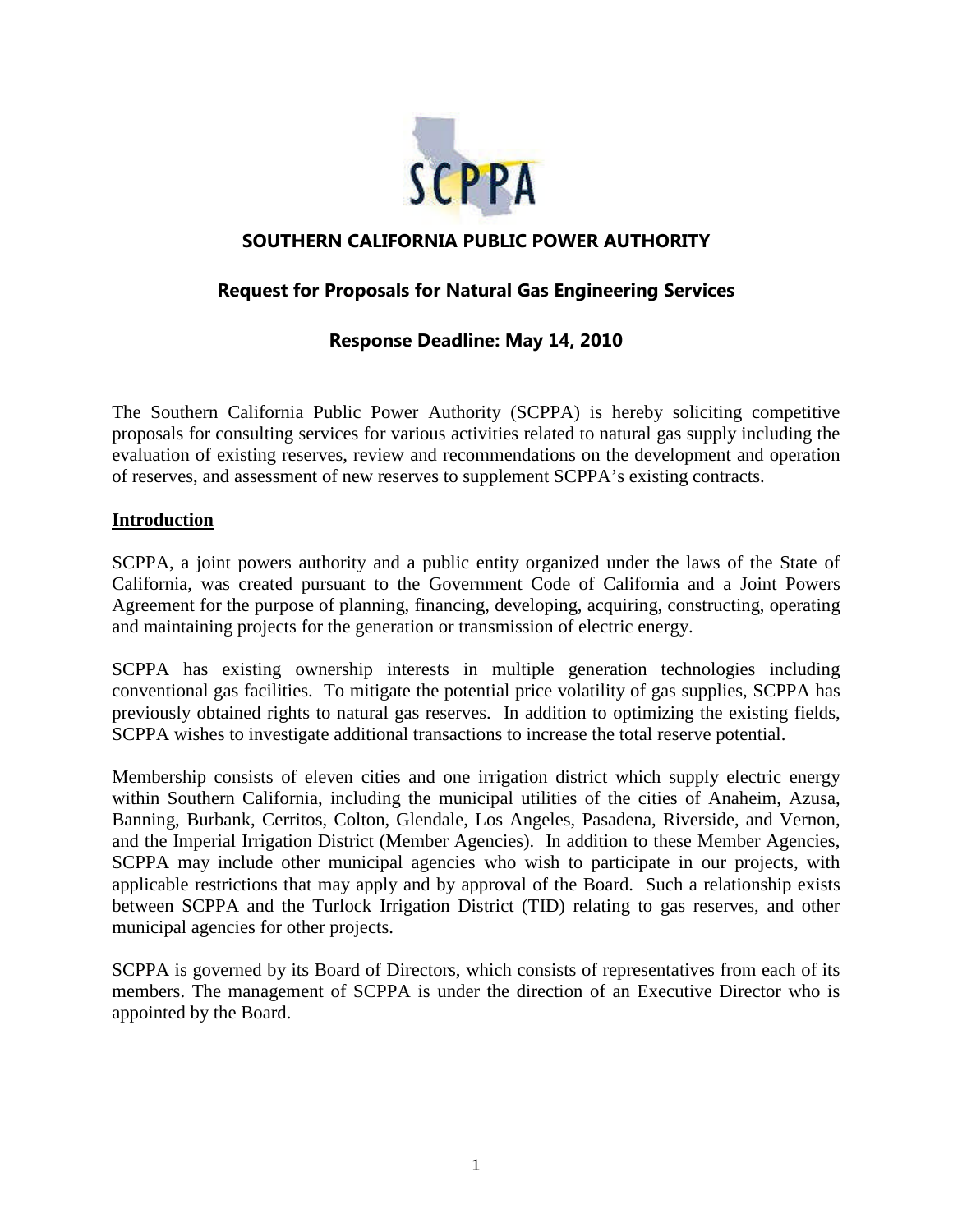### **Areas of Interest**

- **1)** Review, Analysis, and Operating Recommendations on existing reserves:
	- a. Proposer will meet with the appropriate technical staff and/or property owner's to review the gas producing properties and to gather relevant data and information for review and analysis.
	- b. Proposer will review and analyze geologic, engineering, environmental, lease, and economic data to develop an independent estimate of reserves and flow streams for the economic life of the subject properties.
	- c. Proposer will provide an indication of any major reserve, lease or access, and anticipated production problems in relation to the expectations of the SCPPA and recommend solutions or alternatives related to the data or drilling plans.
- **2)** Valuations and Development Risk Assessments:
	- a. Proposer will prepare reserve estimates and forecasts of the total quantity of gas and the net gas to the planned acquisition interest expected to be produced from the properties and prepare a risk assessment by reserve category of the reserves from each well or location.
	- b. Proposer will prepare a final report for the properties including estimates of reserves, flow streams (annual or monthly estimates as needed), and economics by property and in summary by reserve category. The report will contain an explanation of the assumptions and calculation methodology used to prepare the estimates.
- **3)** Transmission and other related elements of gas delivery:
	- a. Proposer may be asked to evaluate pipeline transportation accessibility and feasibility from gas fields.
	- b. Proposer may be requested to develop business plans relating to liquids, oil, or condensates.

#### **Proposal Submission Required Elements**

**1) Transmittal Letter:** A brief statement of the Contractor's understanding of the work to be done and commitment to perform the work as scheduled including a summary of exceptions taken to the RFP requirements, statement of work, specifications, and reference to any proposed contractual terms and conditions required by the Proposer. An officer authorized to bind must sign the proposal on behalf of the Proposer and must include the following declarations on the Transmittal Letter:

> "This proposal is genuine, and not sham or collusive, nor made in the interest or in behalf of any person not herein named; the proposer has not directly or indirectly induced or solicited any other proposer to put in a sham bid, or any other person, firm or corporation to refrain from submitting a proposal; and the proposer has not in any manner sought by collusion to secure for themselves an advantage over any other proposer."

- **2) Applicant Information**: Provide legal name of Company, Address, E-mail address, Telephone, Name and Title of individuals authorized to represent the Proposer.
- **3) Proposal:** Provide a description of your typical approach for evaluation of natural gas reserves and methodologies, as well as a detailed description addressing all of the Areas of Interest.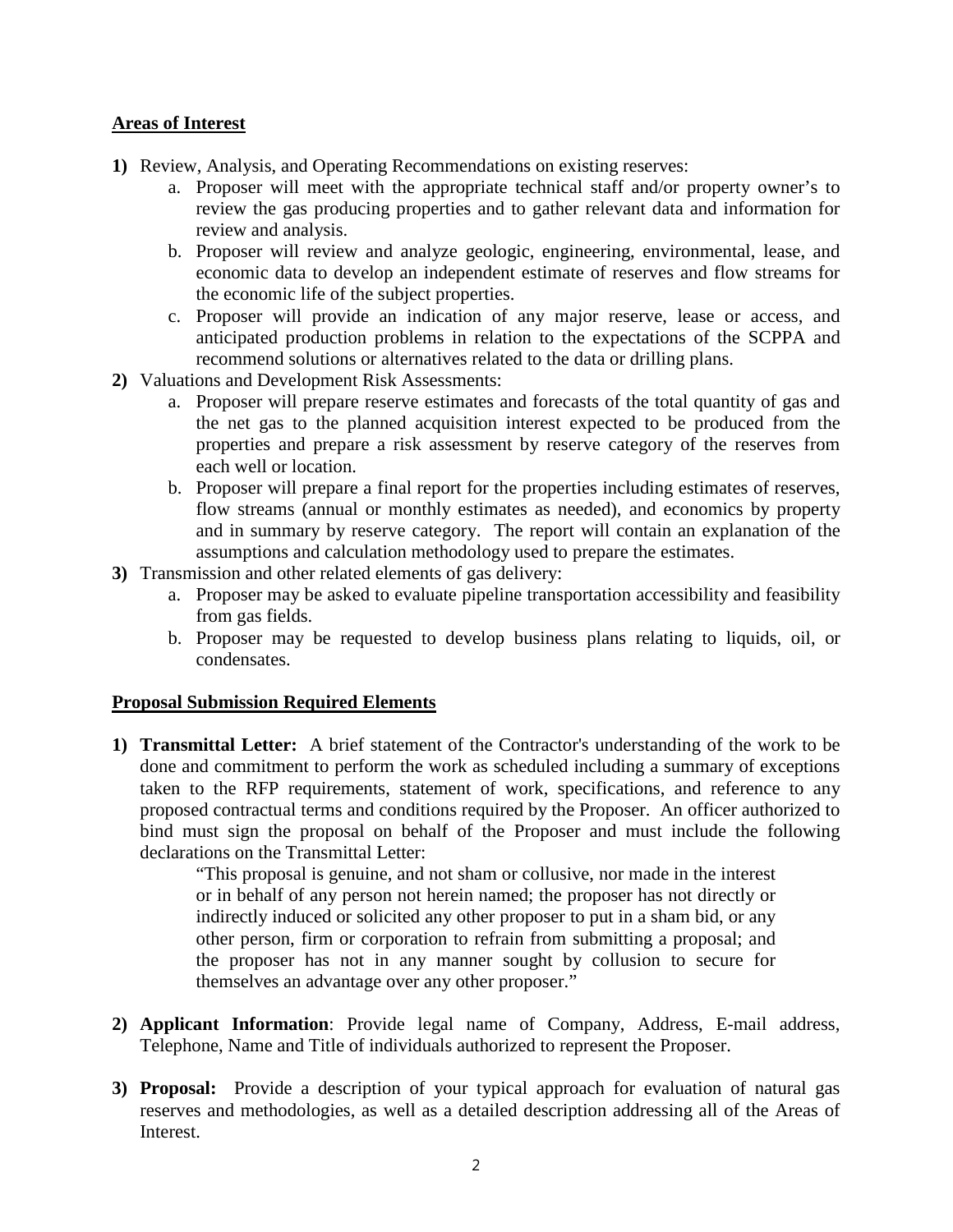- **4) Fees:** SCPPA is interested in discovering the Proposer's capabilities and pricing to make an informed decision and proceed to more specific negotiations. Pricing should be made based on good faith estimates of the requirements defined in this RFP. Detail specific examples or estimates of the fees. Describe how the fees will be determined. Prior to contract award, the successful bidder shall supply a detailed breakdown of the applicable overheads and fringe benefit costs that are part of the labor rates and other direct costs associated with the services to be performed.
- **5) Experience:** Respondent will clearly identify project participants and management team.
	- a) Describe your firm's experience within the engineering and services for natural gas reserves and related services as may be applicable to this request for proposals, your organizational structure, management qualifications, and other contract related qualifications, including number of years firm has been in business.
	- b) List completed and on-going natural gas reserve engagements.
	- c) Specify key employees and describe their qualifications, experience and duties related to this RFP, including the office location(s) where work will be performed.
	- d) Provide a commitment statement for the retention and use of key employees as proposed, their availability to initiate and sustain the proposal, as well as planned supplement if not available to assure project delivery.
	- e) State whether Proposer will use subcontractors to perform services pursuant to the contract. Should the use of subcontractors be offered, the Proposer shall provide the same assurances of competence for the subcontractor, plus the demonstrated ability to manage and supervise the subcontracted work. Subcontractors shall not be allowed to further subcontract with others for work on this program. The provisions of this contract shall apply to all subcontractors in the same manner as to the Proposer.
	- f) Respondent shall indicate any and all pending litigation that could affect the viability of respondent's proposal or financial stability.
	- g) Describe whether the Proposer has, within the last three years, rendered any service to SCPPA or to any of SCPPA's members, either as a contractor or subcontractor, either under the current proposer's name or any other name or organization. If so, please provide details (status as prime or subcontractor, brief description of the contract, contract start and end dates, the contract administrator name, and total actual contract expenditures).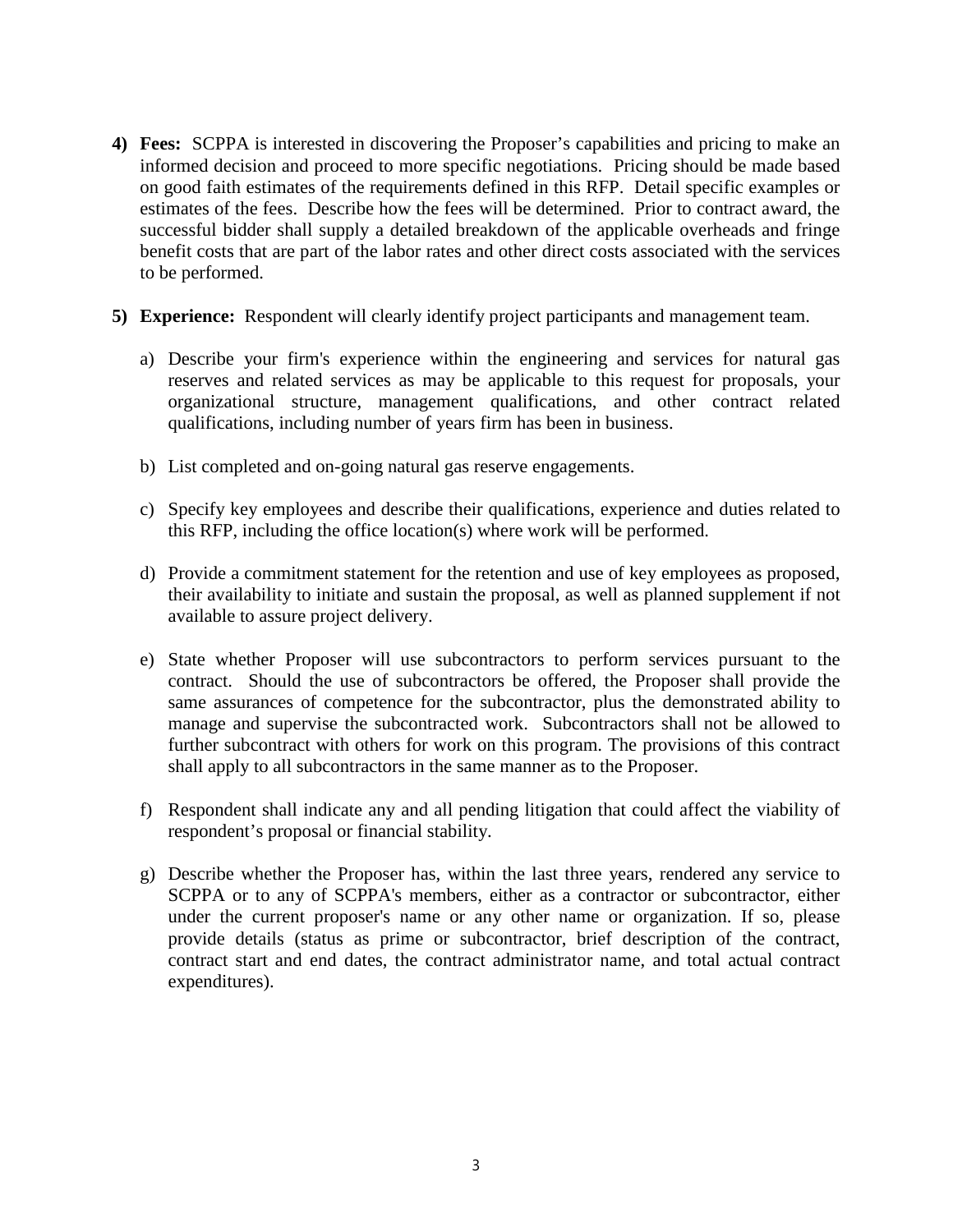### **Proposal Submission Delivery Requirements**

There will be no initial proposer's conference associated with this Request for Proposals. Clarification questions may be addressed to David Walden at [dwalden@scppa.org.](mailto:dwalden@scppa.org)

One (1) hard copy of your response, including a Transmittal Letter of authentic offer with wetink authority signature, and any supporting documentation should be delivered prior to the end of business day on May 14, 2010 to:

> Southern California Public Power Authority 225 S. Lake Avenue, Suite 1250 Pasadena, California 91101

One electronic copy of your proposal should also be delivered to the address above, preferably on a CD or USB flash-drive, or alternately e-mailed to **[dwalden@scppa.org](mailto:dwalden@scppa.org)**.

No contact should be made with the Board of Directors, Committee Members, or SCPPA Participating Members concerning this request for proposals.

All information received by SCPPA in response to this Request For Proposal is subject to the California Public Records Act and all submissions may be subject to review in the event of an Audit.

#### **Proposal Terms and Conditions**

- **1)** SCPPA desires to enter exclusive negotiations with the proposer once selected as may be defined through a signed letter of intent and defined term.
- **2)** SCPPA shall determine at its sole discretion the value of any and/or all proposals including price and non-price attributes.
- **3)** Proposals may be sub-divided or combined with other proposals, at SCPPA's sole discretion.
- **4)** SCPPA shall perform an initial screening evaluation to identify and eliminate any proposals that are not responsive to the RFP, do not meet the minimum requirements set forth in the RFP, are clearly not economically competitive with other proposals, or are submitted by respondents that lack appropriate creditworthiness, sufficient financial resources, or qualifications to provide dependable and reliable services.
- **5)** SCPPA may entertain or eliminate proposals immediately upon receipt or at any future time if not clearly defined in the proposal as the end of the period of offer.
- **6)** SCPPA reserves the right, without qualification and in its sole discretion, to accept or reject any or all proposals for any reason without explanation to the respondent, or to make the award to that respondent, who, in the opinion of SCPPA, will provide the most value to SCPPA and its customers.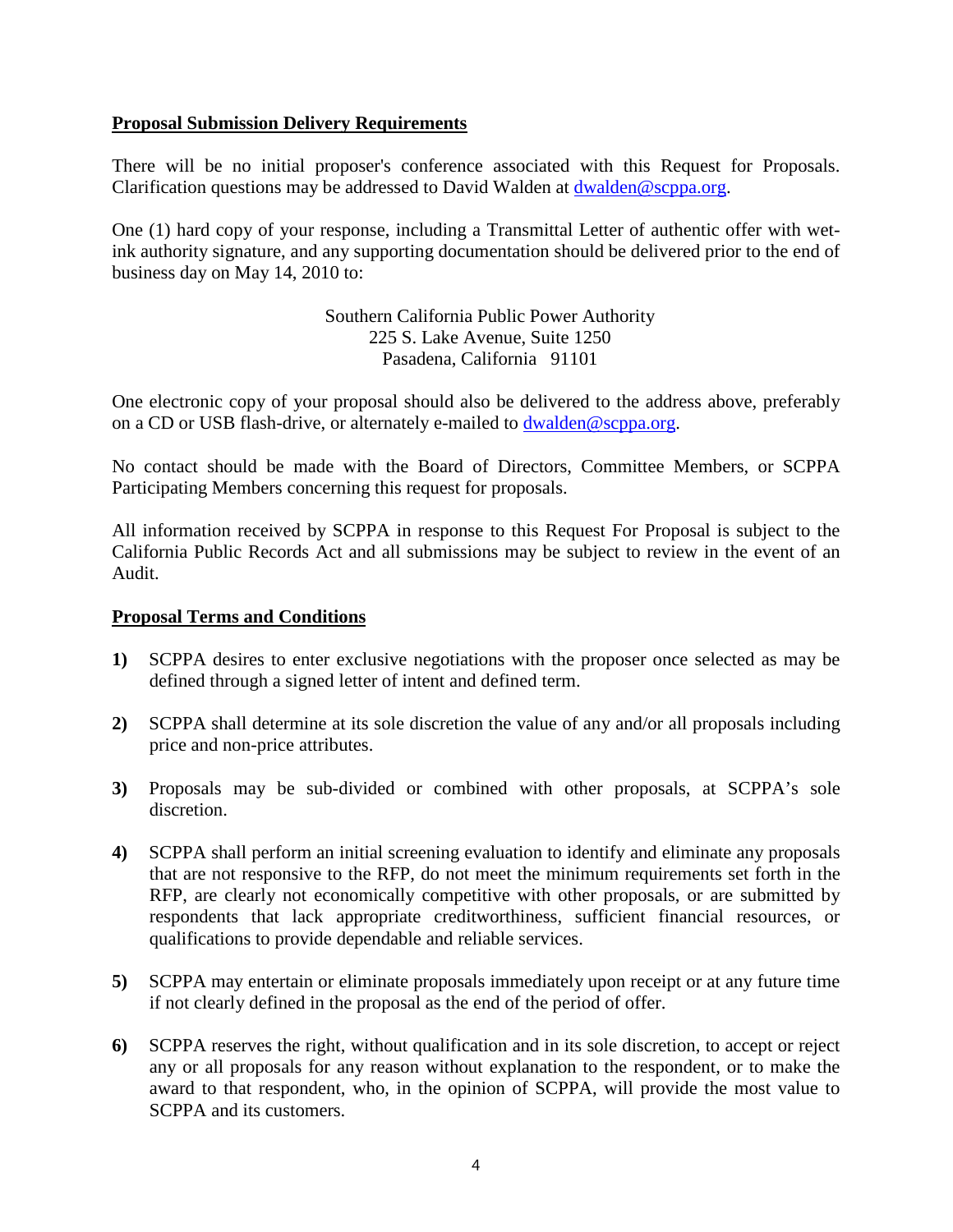- **7)** SCPPA may decline to enter into any potential engagement agreement or contract with any respondent, terminate negotiations with any respondent, or to abandon the RFP process in its entirety.
- **8)** SCPPA reserves the right to make an award to the other than the lowest price offer or the proposal evidencing the greatest technical ability or other measure if SCPPA determines that to do so would result in the greatest value to SCPPA and its members.
- **9)** Those respondents who submit proposals agree to do so without legal recourse against SCPPA, its members, and their directors, officers, employees and agents for rejection of their proposal(s) or for failure to execute or act on their proposal for any reason.
- **10)** SCPPA shall not be liable to any respondent or party in law or equity for any reason whatsoever for any acts or omissions arising out of or in connection with this RFP.
- **11)** Respondent shall be liable for all its costs and SCPPA shall not be responsible for any respondent's costs incurred to prepare, submit, or negotiate its proposal, a contract or for any other activity related thereto.
- **12)** SCPPA may require certain performance assurances from proposers prior to entering into detailed negotiations for a proposed project. Such assurances may potentially include a requirement that proposers provide some form of performance security.
- **13)** Either SCPPA collectively or Member Agencies individually may respond to, or enter into negotiations for a proposal. SCPPA is not responsible or liable for individual Member Agency interactions with the respondent which are not entirely contained within SCPPA's option or election to engage the respondent as defined within the Terms and Conditions herein.

# **Additional Requirements for Proposal**

# **1) Consideration of Responses:**

Submitted proposals should be prepared simply and economically, without the inclusion of unnecessary promotional materials. Proposals should be submitted on recycled paper that has a minimum of thirty percent (30%) post-consumer recycled content and duplex copied (doublesided pages) where applicable.

# **2) Insurance:**

If selected, the proposer will be required to maintain sufficient insurance for the type of work being performed. SCPPA or its members may require specific insurance coverage to be established and maintained during the course of work and as a condition of award or continuation of contract.

# **3) Non-Discrimination/Equal Employment Practices/Affirmative Action Plan (AAP):**

If selected, the proposer and each of its known subcontractors may be required to complete and file an acceptable Affirmative Action Plan. The Affirmative Action Plan may be set forth in the form required as a business practice by the Department of Water and Power of the City of Los Angeles which is SCPPA's largest member.